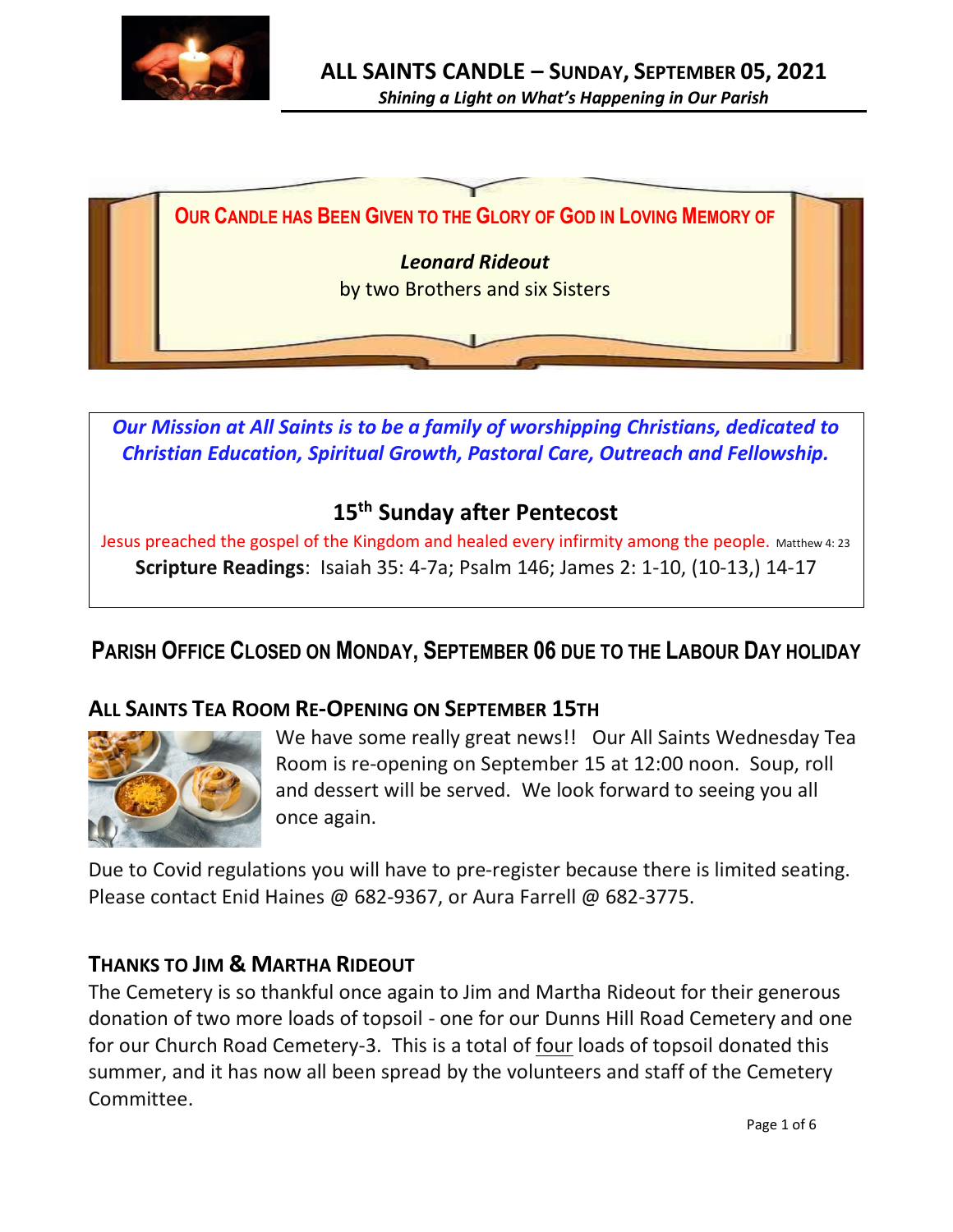

Our Annual General Meeting (AGM) is currently scheduled for Sunday, October 3<sup>rd</sup>, starting at 6:00pm. There are a number of Vestry positions and Synod Delegate positions coming vacant, and we encourage any parishioners that might be interested in filling one of those positions to contact the chairperson of the Nominating

Committee, Calvin Butler at 746-9697, or email him at calvin.butler@hotmail.com

Also, we would also ask the various Committees and Teams to get their activity reports for the 2019 and 2020 seasons passed along to the Parish Secretary, Cal Taylor, at [secretary@allsaintsparish.ca](mailto:secretary@allsaintsparish.ca?subject=Vestry%20Nominations) They will be required by September  $22^{nd}$  in order to prepare the AGM document for distribution. If you have any questions or concerns, please feel free to reach out to any of the existing Vestry Members.

While pre-registering is not required, we still must record our contact tracing list of names and telephone numbers, so we still encourage you to pre-register online by [clicking here,](http://allsaintsparish.ca/covid-pre-registration-form_1) or by calling the office at 834-4501. We ask that you please pass this along to family and friends, because it is important that we notify as many who may be interested as possible. Please keep checking back to this website for updates.

#### **BISHOP SAM ROSE ON MEDICAL LEAVE**

Archdeacon Charlene Taylor announced that effective September 01, Bishop Sam Rose will be on a medical leave of absence, and that she has been appointed to act as the Diocesan Administrator. See the text of the letter below:

September 1, 2021

Dear Diocesan Family;

I pray this letter finds you and those you love well. I am writing today to share some news with you about someone we all love, our beloved Bishop Sam.

After consultation with his physician and family, he will be taking a medical leave of absence to address ongoing mental health issues that he has been dealing with for the past number of months. This medical leave will take effect immediately.

In Bishop Sam's absence, and with the approval of the Metropolitan for the Ecclesiastical Province of Canada, Archbishop David Edwards, I have been appointed to act as the Diocesan Administrator.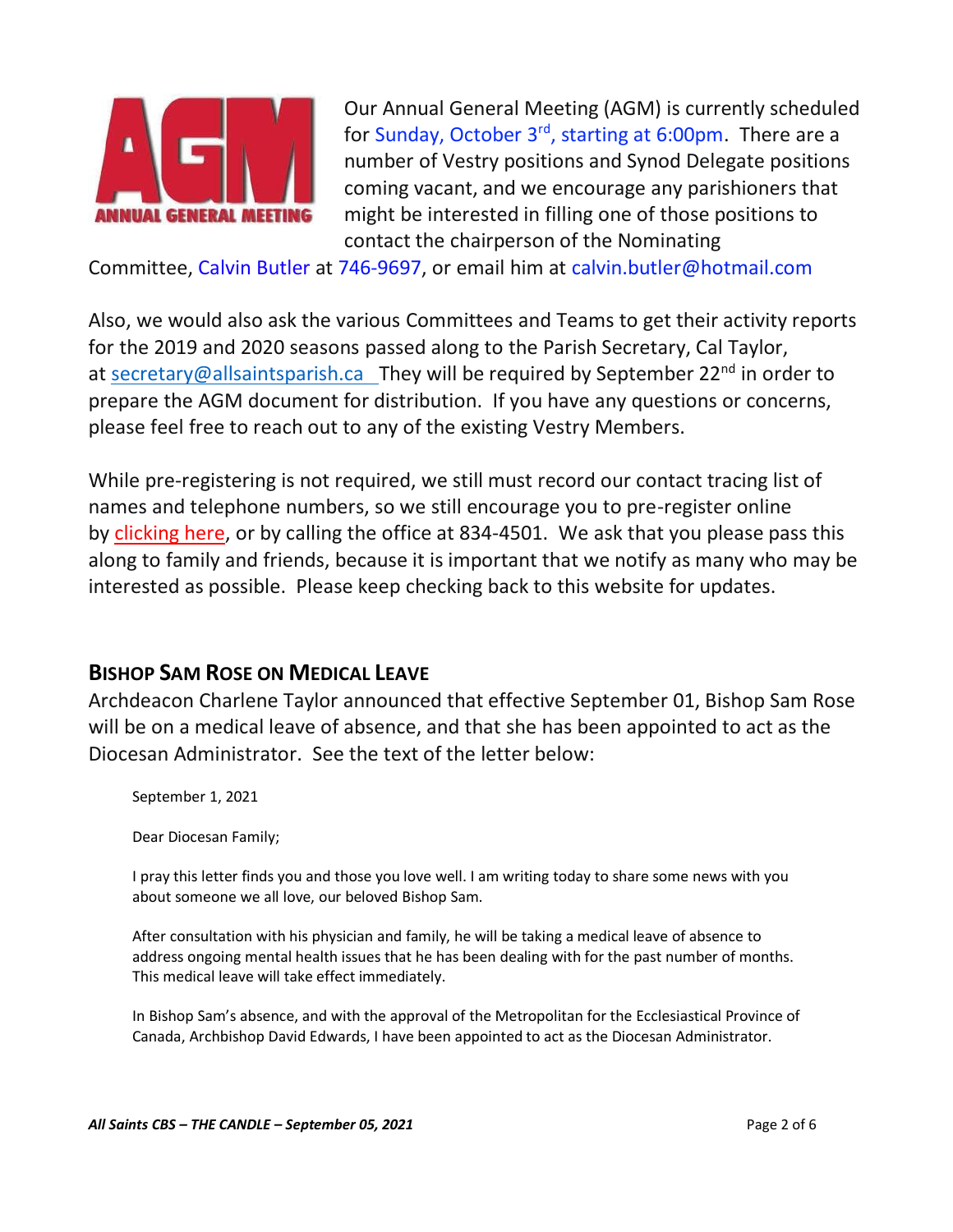I ask for your prayerful support for Bishop Sam and his family as they travel with him on the path of wholeness and healing. I also ask that you respect his privacy and give him the time and space he needs to be restored to health.

A Prayer for Bishop Sam,

*May you be wrapped up in God's love. Found deep in his everlasting wings. Carried and kept, safe and cherished. May the healing power of Christ breathe across your being now. Amen* 

Blessings, The Venerable Charlene Taylor Diocesan Administrator

### **ALL SAINTS CBS IS NOW LIVE-STREAMING OUR SUNDAY 10:00AM EUCHARIST**

Every Sunday morning at 10:00am, All Saints Anglican Parish CBS will be live streaming our Holy Eucharist service on [FaceBook,](https://www.facebook.com/AllSaintsAnglicanChurchCBS) and it will later be archived on [YouTube](https://www.youtube.com/results?search_query=all+saints+anglican+parish+cbs) as well. Please understand that as we are becoming familiar with this new technology we may have a few bumps along the way, and we ask for your patience and feedback in this regard.

While we are only currently live-steaming on Facebook, in the very near future we hope to simultaneously live-stream on both [FaceBook](https://www.facebook.com/AllSaintsAnglicanChurchCBS) and [YouTube.](https://www.youtube.com/results?search_query=all+saints+anglican+parish+cbs) We will continue to archive for future viewing at your leisure. We welcome your comments and suggestions via email at [communications@allsaintsparish.ca](mailto:communications@allsaintsparish.ca)



**DO WE HAVE YOUR EMAIL ADDRESS?** - Now, more than ever, email is becoming one of the safest and quickest ways for our Parish to keep you informed. If we do not already have you email address on file, and you are not regularly receiving our bulletins and information updates, we would love for your to provide it to us. Please email it to

[communications@allsaintsparish.ca,](mailto:communications@allsaintsparish.ca?subject=eMail%20Address%20Update) or simply [click here](http://allsaintsparish.ca/email_updates) to complete our online email registration form.

**SPONSORING 'THE CANDLE'** - We would like to remind Parishioners and Friends that you may sponsor our weekly bulletin, **'***THE CANDLE***'**, and have it dedicated in memory of a loved one. Your personal tribute will be prominently posted on the Bible graphic located at the top of the front



page, and your kind donation of \$25 would be greatly appreciated. Additionally, you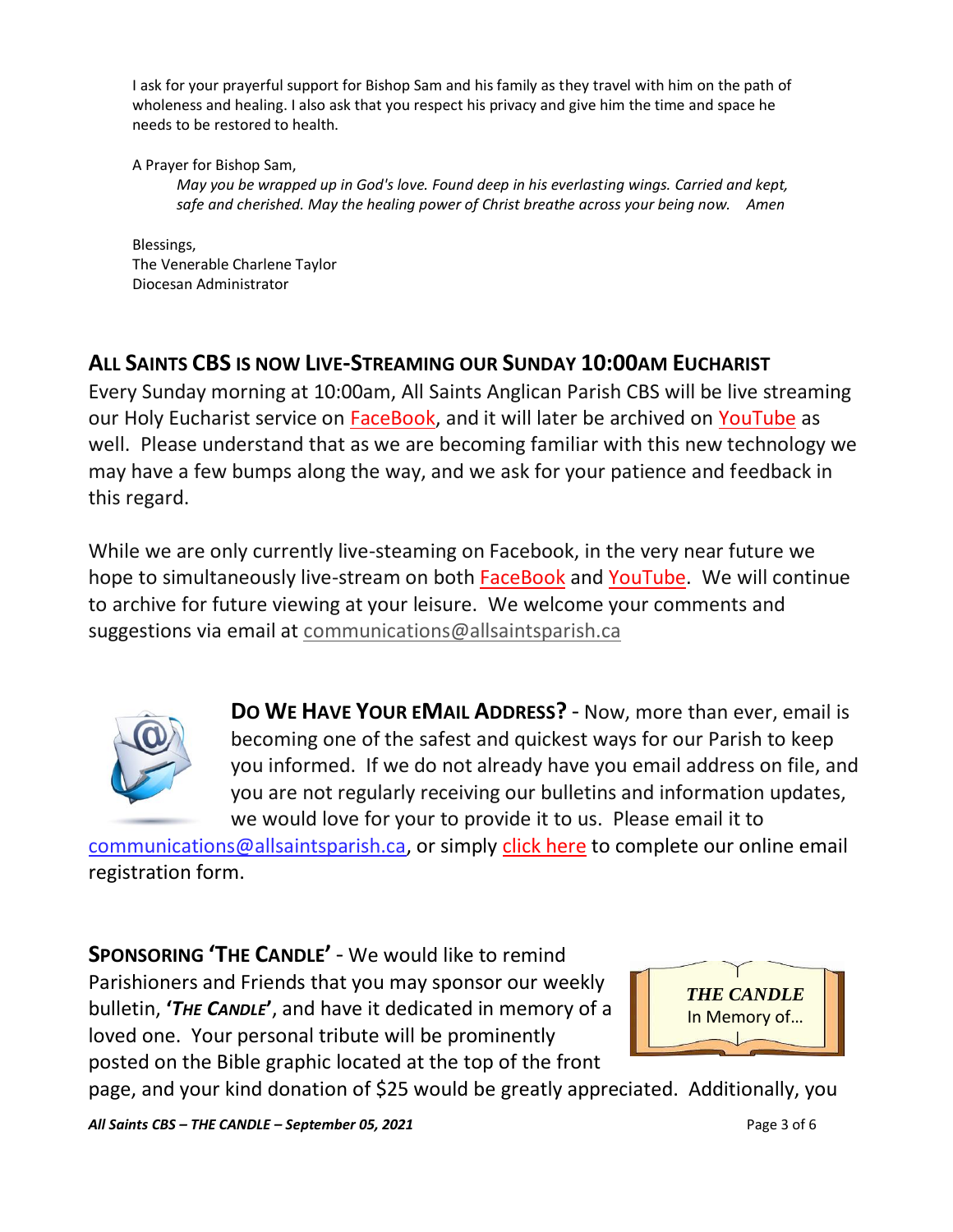can honor a loved one by posting your favourite picture, along with a memorial verse, and your kind donation of \$50 for this full-page tribute is greatly appreciated. A paper copy of '*THE CANDLE*' is distributed at all Sunday services, and a digital copy is permanently archived on our Parish website at [allsaintsparish.ca](http://allsaintsparish.ca/thecandle.html)

#### **REVISED DIOCESAN GUIDELINES FOR WORSHIP AND GATHERING**

**"The old has passed away; behold, the new has come"** (2 Corinthians 5.17 NIV)

The Provincial Government continues to lift long-term public health measures surrounding the COVID- 19 pandemic, which effectively means our MMOB guidance document has run its course, and therefore effective August 10, 2021 we will be using our new guidelines document titled, *[The New Has Come](https://anglicanenl.net/home/wp-content/uploads/2021/08/The-New-Has-Come-August-10-2021.pdf?fbclid=IwAR2_9nhbxB2LEc3XOqAP_nvoRu4G5Mt6NWIYwOEYNI0OtUl0atv2QwCfCY0)*. This new guidance has been devised based upon consultation and direction from Public Health, and is subject to change as further restrictions are eased or reinstated.

Some highlights of "*[The New Has Come](https://anglicanenl.net/home/wp-content/uploads/2021/08/The-New-Has-Come-August-10-2021.pdf?fbclid=IwAR2_9nhbxB2LEc3XOqAP_nvoRu4G5Mt6NWIYwOEYNI0OtUl0atv2QwCfCY0)*" guidelines:

- Indoor public worship and faith-based activities are limited to 500 people, providing physical distancing can be achieved
- Pre-registration, while not mandatory, is still recommended, however, maintaining a contact tracing list is mandatory
- Face masks, while not mandatory, are still recommended
- Each bubble must have their own entry/exit point
- Physical contact between people is still not permitted this would include handshaking, hugging, sharing the peace, and passing the collection plate
- Congregational and group singing permitted (maximum 30 minutes within a 60-minute service), and while not mandatory, masks are recommended
- Faith formation gatherings of children are permitted, and should follow NL Gov "After School Programs" guidelines
- Common use items such as prayer books and hymnals, etc is permitted if set aside 24 hours between uses
- Consecutive multiple gatherings must allow time between them to avoid contact between those exiting and those entering, and for disinfecting
- Home visitation is permitted, as well as acute care, long term care, and personal care homes
- Food or drink provided at Church organized social gatherings must be individually served by designated servers who are wearing masks
- Parish run social gatherings are permitted, while following specific guidelines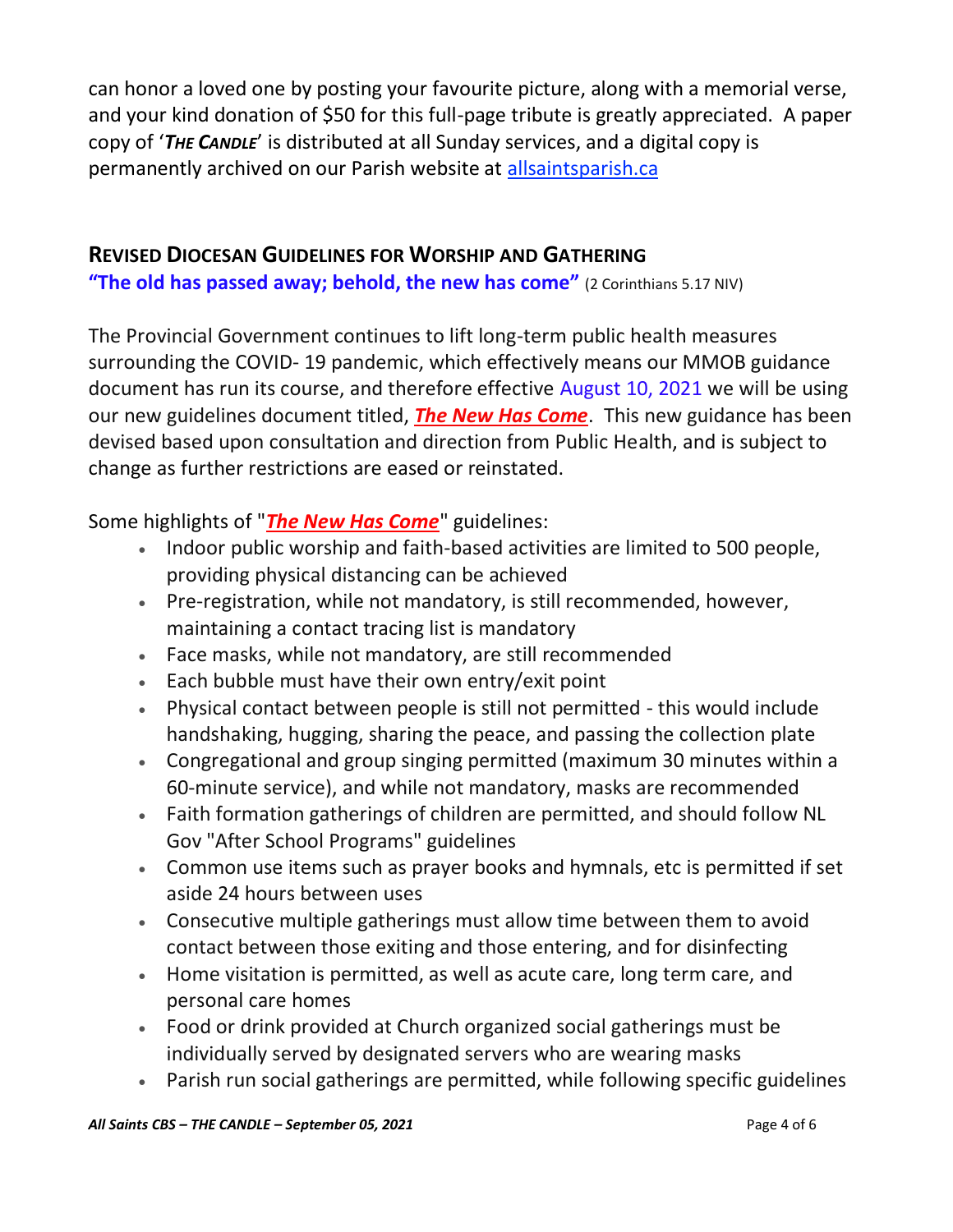• Indoor use of Church properties for private rentals is permitted, however, they must provide a contact tracing list, and must sign a designated policy statement

**2021 CHURCH OFFERTORY ENVELOPES** – We would like to remind you that if you have not yet picked up your 2021 offertory envelopes, they are being held at the Parish Office for pick up. We encourage you to continue to use our secure mail drop-slot, which is located at the top of the stairs, just to the left of the main entrance of our Parish Hall.



You may also e-Transfer your offering via Interac simply by emailing it to [donations@allsaintsparish.ca.](mailto:donations@allsaintsparish.ca) And of course, we always encourage you to consider signing up for our eGivings program which automatically deposits your offering at whatever interval you choose and are comfortable with. Simply [click here](http://allsaintsparish.ca/egiving-online-information-form) to register, or go to our website and follow the eGiving notes. If you have [any](https://wfsites-to.websitecreatorprotool.com/870a5dd5.com/Admin/%7BSK_NODEID__22939341__SK%7D) questions, please email your Finance Team at [finance@allsaintsparish.ca,](mailto:finance@allsaintsparish.ca) or call our Office at 834-4501.



**KIDS CORNER** is our resource area for a variety of Christian Youth Education activities. If you would like to be a part of this exciting Ministry, please let us know by clicking [here.](http://allsaintsparish.ca/index.html#comments)

As you may be aware, our Kid's BBQ and Campfire was a great success last month, and we plan on having something similar again

early this fall. Please stay tuned.